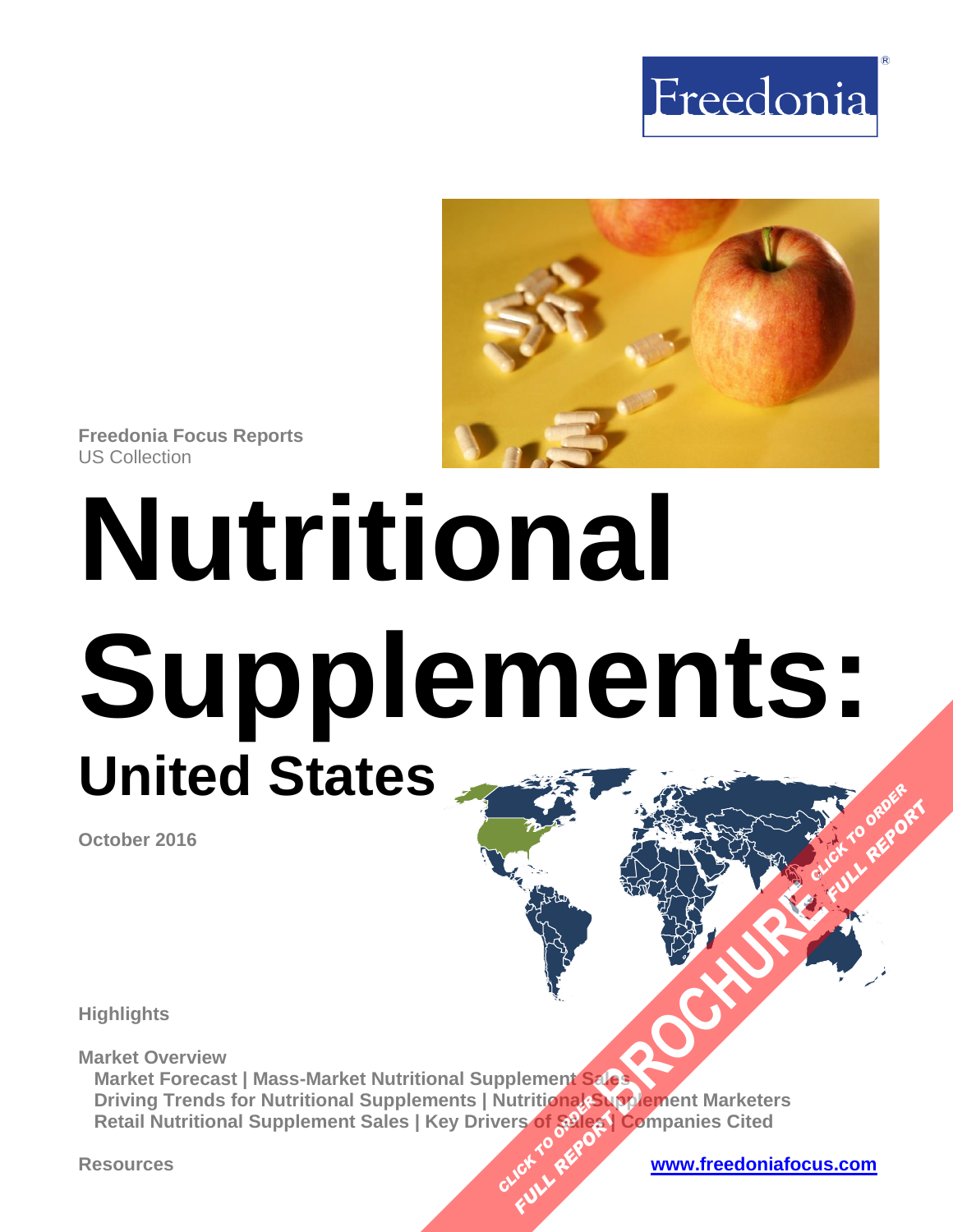## <span id="page-1-0"></span>ABOUT THIS REPORT

### Scope & Method

This report forecasts annual US nutritional supplement sales in US dollars at the retail level for 2016-2020. To illustrate historical trends, total sales are provided in an annual series from 2011 to 2015. Private-label and name-brand supplement retail sales tracked by Information Resources (IRI) Multi-Outlet (MULO) data are provided for 2015-2016 and segmented by type as follows:

- mineral supplements
- multivitamins
- one- and two-letter vitamins
- liquid vitamins and minerals.

Excluded from the scope of this report are sports supplements, weight-loss supplements, and caffeine-based "fast" energy shots; supplements sold as fresh cooking ingredients (eg, fresh garlic); supplements sold at the institutional or practitioner/professional healthcare level; and those sold via multi-level marketing.

This report quantifies trends in various measures of growth. Growth (or decline) expressed as an average annual growth rate (AAGR) is the least squares growth rate, which takes into account all available datapoints over a period. Growth calculated as a compound annual growth rate (CAGR) employs, by definition, only the first and last datapoints over a period. The CAGR is used to describe forecast growth, defined as the expected trend beginning in the base year and ending in the forecast year. Readers are encouraged to consider historical volatility when assessing particular annual values along the forecast trend, including in the forecast year.

Other various topics, such as the market share estimates by supplier for each IRI MULO-tracked type segment, are provided. A full outline of report items by page is available in the [Table of Contents.](#page-3-0)

## Sources

*Nutritional Supplements: United States* (FF40066) is based on *[Nutritional Supplements](http://www.packagedfacts.com/Nutritional-Supplements-Edition-10349711/)  [in the US, 7th](http://www.packagedfacts.com/Nutritional-Supplements-Edition-10349711/) Edition*, a comprehensive industry report published by Packaged Facts in October 2016.

This report uses a number of sources of primary data to define the nutritional supplement market in the US. The first source of primary data used in this report is IRI InfoScan Reviews for the 52 weeks ending July 10, 2016. The second major source of primary data is the Winter 2016 Simmons National Consumer Study (NCS), which was fielded between February 2015 and March 2016. The report also includes data from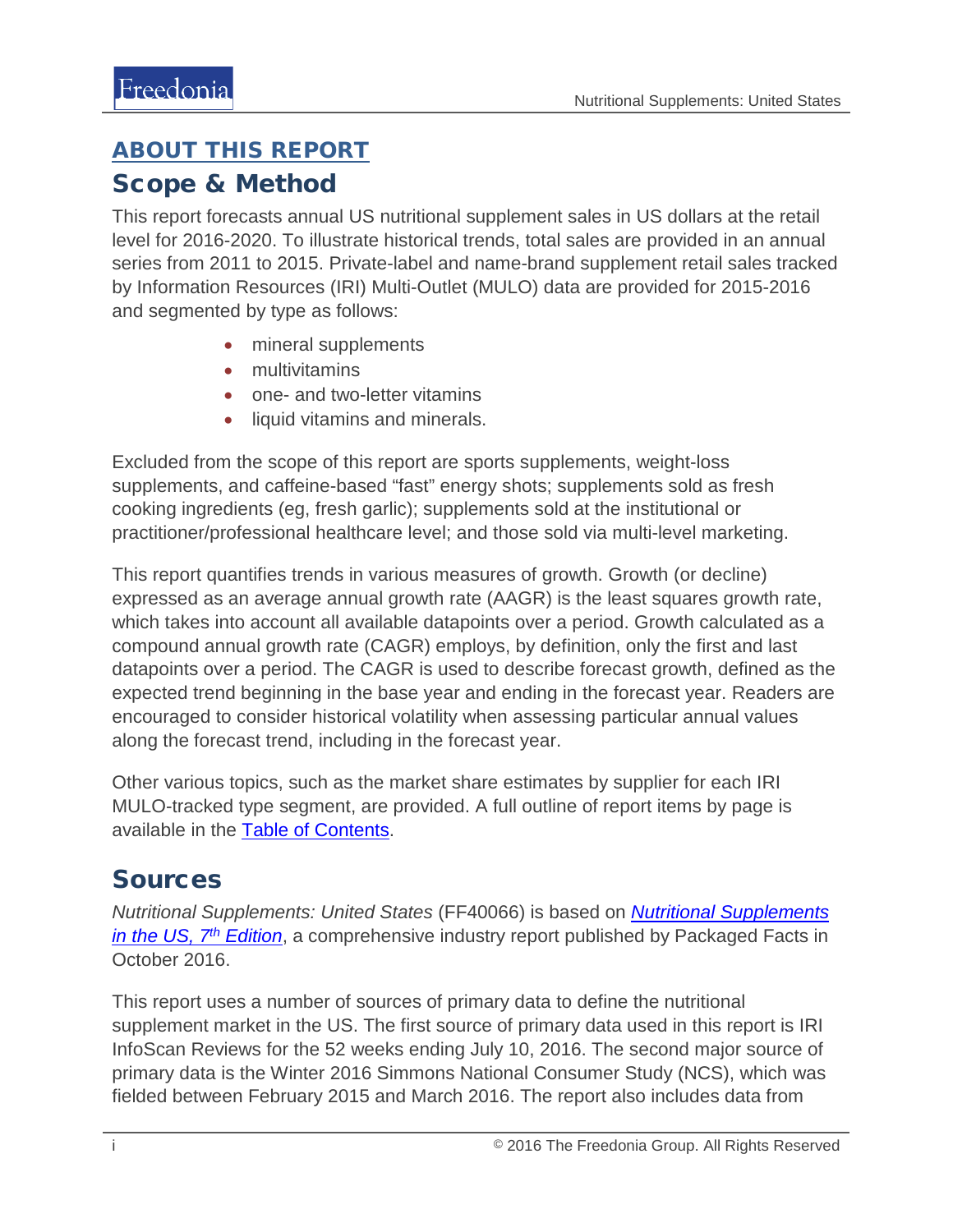previous years of the Simmons NCS, as well as trends derived from multiple other years of the survey. The third major source of primary data is Packaged Facts own National Consumer Survey, conducted in July and August of 2016. Our primary research also includes interviews with nutritional supplement experts, on-site examination of retail and service provider venues, and internet canvassing, including websites and blogs.

The report is also based upon data collected from field surveys of supplement retailers in various channels as well as a wide range of industry sources, including company websites; trade publications; business newspapers and magazines; consumer blogs; annual reports, 10Ks, and other releases from public companies; and information culled from Packaged Facts' extensive nutritional supplement market research database and report collection.

Estimates of market size and marketer and brand rankings are primarily based on IRI's InfoScan MULO data and reported revenues of nutritional supplement manufacturers and retailers.

Specific sources and additional resources are listed in the [Resources](#page-4-0) section of this publication for reference and to facilitate further research.

## Industry Codes

The topic of this report is related to the following industry codes:

| <b>NAICS/SCIAN 2007</b>                       |                                                                      | <b>SIC</b>                     |                                                                                                   |
|-----------------------------------------------|----------------------------------------------------------------------|--------------------------------|---------------------------------------------------------------------------------------------------|
| North American Industry Classification System |                                                                      | <b>Standard Industry Codes</b> |                                                                                                   |
| 325411<br>325412                              | Medicinal and Botanical Mfg<br><b>Pharmaceutical Preparation Mfg</b> | 2833<br>2834                   | <b>Medicinal Chemicals and Botanical</b><br><b>Products</b><br><b>Pharmaceutical Preparations</b> |

## Copyright & Licensing

The full report is protected by copyright laws of the United States of America and international treaties. The entire contents of the publication are copyrighted by The Freedonia Group.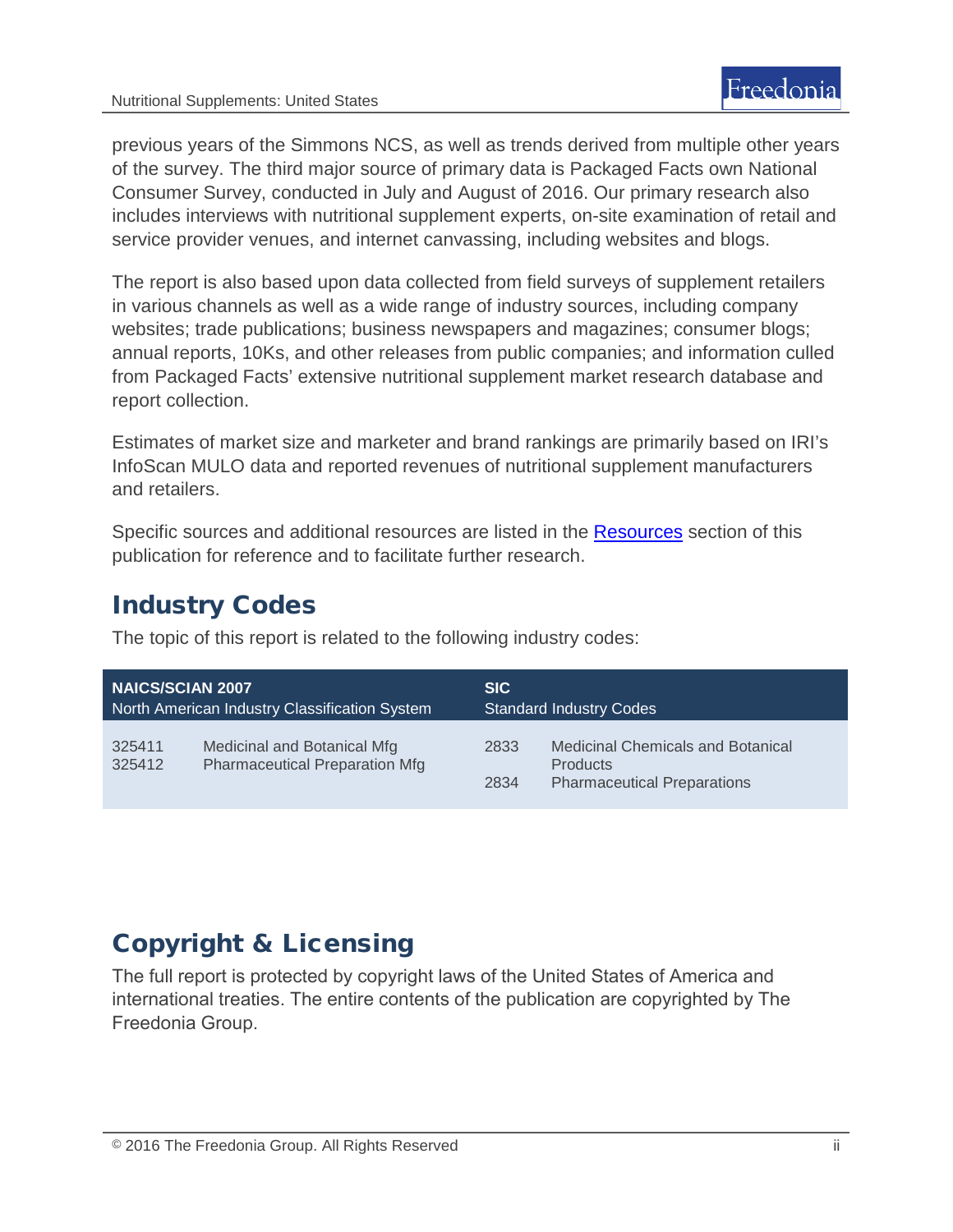## <span id="page-3-0"></span>Table of Contents

#### **Section Page**

| Table 1   US IRI MULO-Tracked Nutritional Supplement Retail Sales by Type, 2015-20164            |  |
|--------------------------------------------------------------------------------------------------|--|
|                                                                                                  |  |
| Table 2   US IRI MULO-Tracked Nutritional Supplement Retail Sales, 2015-2016* 5                  |  |
|                                                                                                  |  |
| Chart 2   US IRI MULO-Tracked Condition-Specific Supplement Retail Sales, 2015-2016*  8          |  |
|                                                                                                  |  |
|                                                                                                  |  |
|                                                                                                  |  |
|                                                                                                  |  |
|                                                                                                  |  |
|                                                                                                  |  |
|                                                                                                  |  |
| Chart 3   US IRI MULO-Tracked Mineral Supplement Retail Sales Share by Supplier, 2015-2016* 17   |  |
|                                                                                                  |  |
| Chart 4   US IRI MULO-Tracked Multivitamin Retail Sales Share by Supplier, 2015-2016*  18        |  |
|                                                                                                  |  |
| Chart 5   US IRI MULO-Tracked 1- & 2-Letter Vitamin Retail Sales Share by Supplier, 2015-2016*20 |  |
|                                                                                                  |  |
| Chart 6   US IRI MULO-Tracked Liquid Vitamin Retail Sales Share by Supplier, 2015-2016* 21       |  |
|                                                                                                  |  |
|                                                                                                  |  |
|                                                                                                  |  |
|                                                                                                  |  |
|                                                                                                  |  |
|                                                                                                  |  |
|                                                                                                  |  |
|                                                                                                  |  |

**To return here, click on any Freedonia logo or the Table of Contents link in report footers. PDF bookmarks are also available for navigation.**